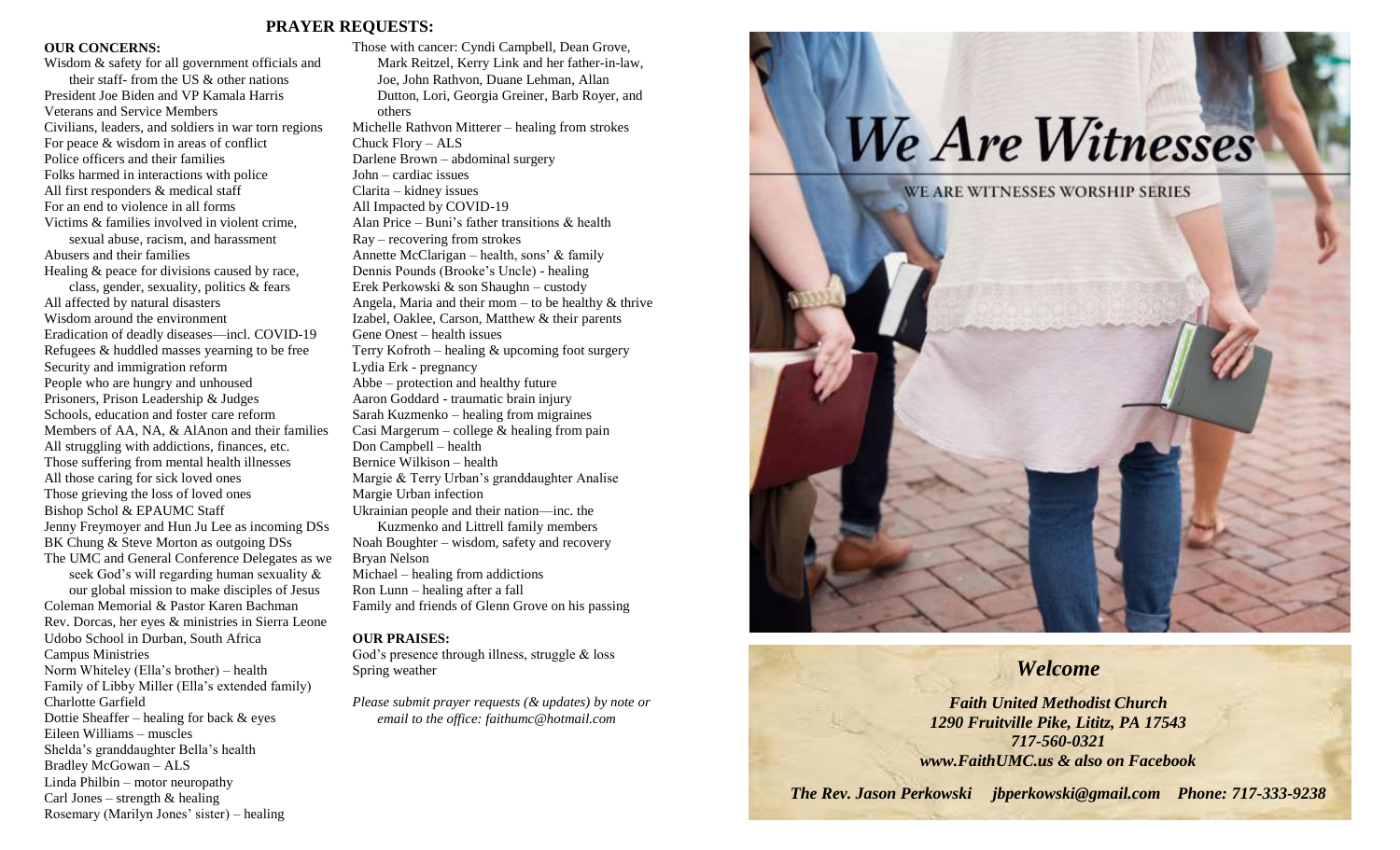# *Faith United Methodist Church*



# **April 24, 2022 at 10:30 AM – 2 nd Sunday of Easter**

**ELCOME:** We come together to worship God. During this season of Easter, we remember God's sacrificial, resurrecting and redeeming love. The Father has seated the Son at His Right Hand and sent the Holy Spirit to minister to us powerfully. You are welcome in this sacred space no matter who you are; from where you have come; what experiences, struggles or gifts you bring; or the questions, doubts & beliefs you carry. We are so glad you are here! *W*

**GUEST BOOK:** *If you are visiting with us for the first time, please sign the guest book in the hallway and provide us with your contact info. We would love to stay in touch with you.*

## **OUR OFFERINGS OF PRAYERS, PRESENCE, GIFTS, SERVICE & WITNESS**

*There are offering plates by the doors to the sanctuary and the altar. You may also give online or by mail.*

# **GREETINGS & ANNOUNCEMENTS Michelle Bame**

*If you're worshipping online, please 'sign in' by commenting on the video & post prayer requests, too.*

## **A TIME FOR CENTERING & PRAYER**

### **\*CALL TO WORSHIP Michelle Bame & God's People**

Somebody said that if I talk too much about Jesus, people will call me a Holy Roller. But because Jesus was on my side, I am here today, and I will talk about his goodness 'til the day I die.

**Let the people keep on calling us Holy Rollers, but if it had not been for the Lord on our side, where would we be today**?

In this place, we have permission to speak freely about what the Lord has done for us. Yes, many of us came up short on the rent this month, but somehow God saw us through. Tests came and tests went this week, but we passed the most important test of all: the test of faith. In this house, there is no gag order against testifying to what great things God has done.

**Let the people keep on calling us Holy Rollers, but if it had not been for the Lord on our side, where would we be today?**

> *Sherrie Dobbs Johnson, The Africana Worship Book, For Year C, Valerie Bridgeman Davis, PhD & Safiyah Fosua, eds., Discipleship Resources, 2008, 68.*

| *HYMN                                           | He Lives                                                             | <b>UMH #310</b>     |
|-------------------------------------------------|----------------------------------------------------------------------|---------------------|
| <b>SCRIPTURE LESSON</b>                         | Psalm 150<br>This is the Word of the Lord — <b>Thanks be to God!</b> | <b>Tim Patschke</b> |
| THE PRAYERS OF GOD'S PEOPLE & THE LORD'S PRAYER |                                                                      | <b>UMH #895</b>     |
| <b>SCRIPTURE LESSON</b>                         | John 20:19-31<br>This is the Word of the Lord $-$ Thanks be to God!  | <b>Tim Patschke</b> |
| <b>CHILDREN'S TIME</b>                          |                                                                      | <b>Lisa Baker</b>   |

| *HYMN                   | The Day of Resurrection                                                       | <b>UMH #303</b>     |
|-------------------------|-------------------------------------------------------------------------------|---------------------|
| <b>SCRIPTURE LESSON</b> | <b>Revelation 1:4-8</b><br>This is the Word of the Lord $-$ Thanks be to God! | <b>Tim Patschke</b> |
| *HYMN                   | <b>Because He Lives</b>                                                       | <b>UMH #364</b>     |
| <b>SCRIPTURE LESSON</b> | Acts $5:27-32$<br>This is the Word of the Lord $-$ Thanks be to God!          | <b>Tim Patschke</b> |
| <b>SERMON</b>           | We Are Witnesses                                                              | <b>Ian Solodky</b>  |
| *HYMN                   | Easter People, Raise Your Voices                                              | <b>UMH #304</b>     |

# **BENEDICTION & SENDING FORTH**

### *\* You are invited to stand*

**Director of Worship:** Shannon Edwards **AV Tech:** Dennis Meck, Sr. **Pastor:** The Rev. Jason Perkowski **Ministers:** The People of God

# **WORSHIP SERVICES ARE ALSO BROADCAST on Facebook & our website.**

**COVID PROTOCOLS: Masks are optional.** We will still be sitting every other row for social distancing.

**OFFICE COMMUNICATION:** Hours vary, so please contact us directly to see when we are available. Messages left on the office phone, 717-560-0321 or email: [faithumc@hotmail.com,](mailto:faithumc@hotmail.com) will be checked from Monday through Friday. In case of an emergency contact Pastor Jason at 717-333-9238 or [jbperkowski@gmail.com](mailto:jbperkowski@gmail.com) and leave a *detailed message*. Pastor Jason is spending time with family from Friday Noon through Saturday. Please be patient if he doesn't respond to non-emergency calls during those times.

**PASTOR JASON** will be on vacation April 20-May 4. Pastor Andrea Haldeman is on call for Pastoral Emergencies. Call Michelle Bame (717) 537-5064 or the Church Office and they will contact Pastor Andrea as needed. Carol will also be out of the office Apr 22-26.

**JUNIOR CHURCH BY ZOOM VIDEO CHAT – SUNDAYS AT 9 AM for 3 year old-4 th grade kids.** We send families the Zoom link and other resources—*contact the office if interested*.

**YOUTH GROUP, SUNDAYS, 5-7 PM** at Faith UMC.  $5<sup>th</sup>$ -12<sup>th</sup> graders are invited. Sign up in the hall or by *contacting the office to volunteer to be the 2nd adult for the evening and/or provide a snack or light dinner.*  Youth will meet and pack boxes for The HUB at MU on April 24 from 5-7pm. Michelle and Lisa will lead.

**CHATTING CLUB: MONDAYS AT 7 PM BY ZOOM – NO MEETING MAY 2** while Pastor Jason is on vacation. **APRIL 25 we will participate in the POWER Interfaith Training via Zoom**. Please use the link below and not our normal link. See below for info.

**POWER Interfaith Lancaster County** is part of a **statewide group of people of faith working on making our commonwealth more just.** We are working on fair funding for public schools, positive interactions between police & communities, a healthier environment & climate, economic justice, etc. Pastor Jason invites anyone interested in learning more to contact him**. Monday Night Bible Study will focus on these topics.**

**POWER of Faith Training: Doing Justice - Getting Beyond Good Intentions: Monday, April 25**, 7 to 8:30 pm -- **The Power of Relationships. Pre-Register at** [https://secure.everyaction.com/wDF-](https://secure.everyaction.com/wDF-AY4B3kOnPu1zjJ0hvQ2)[AY4B3kOnPu1zjJ0hvQ2](https://secure.everyaction.com/wDF-AY4B3kOnPu1zjJ0hvQ2) and they will then send you a link for the training.